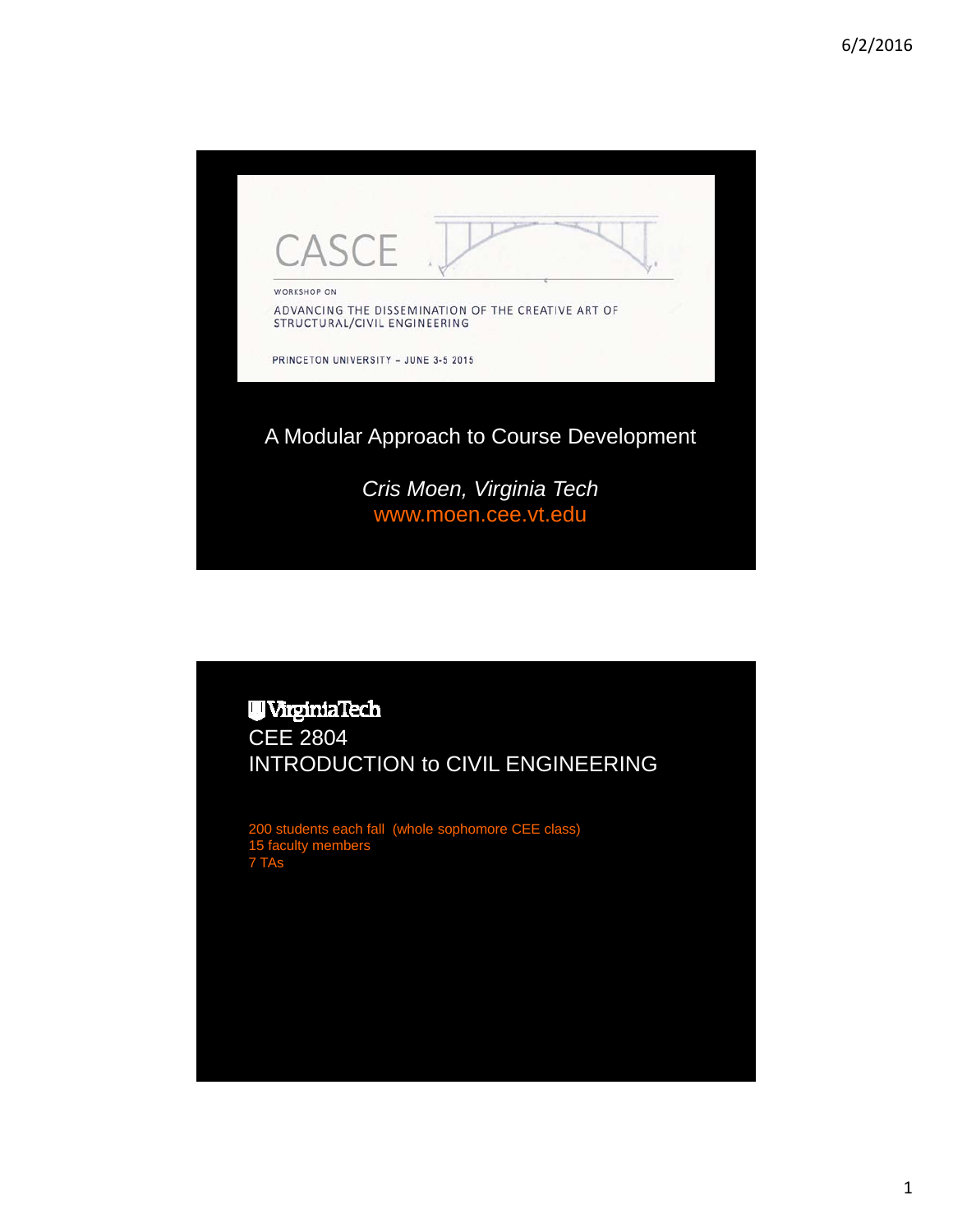# COURSE THEMES

- Civil disciplines and definitions
- Social, scientific, and symbolic perspectives
- Civil engineering history
- Current events
- Engineering critique

CEE 2804 INTRODUCTION to CIVIL ENGINEERING

# COURSE OBJECTIVES

- recognize the breadth and specialty areas within the civil engineering profession;
- identify the components of the civil engineering undergraduate program of study and graduation requirements;
- identify Civil Engineering work in the surrounding community through local field trips;
- recognize the importance of the ASCE Code of Ethics and apply its principles to civil engineering practice;
- recognize contemporary civil engineering issues and the impact of civil engineering solutions on society; and
- conduct written and verbal communications in a professional manner.

Sustainability and resilience too!

CEE 2804 INTRODUCTION to CIVIL ENGINEERING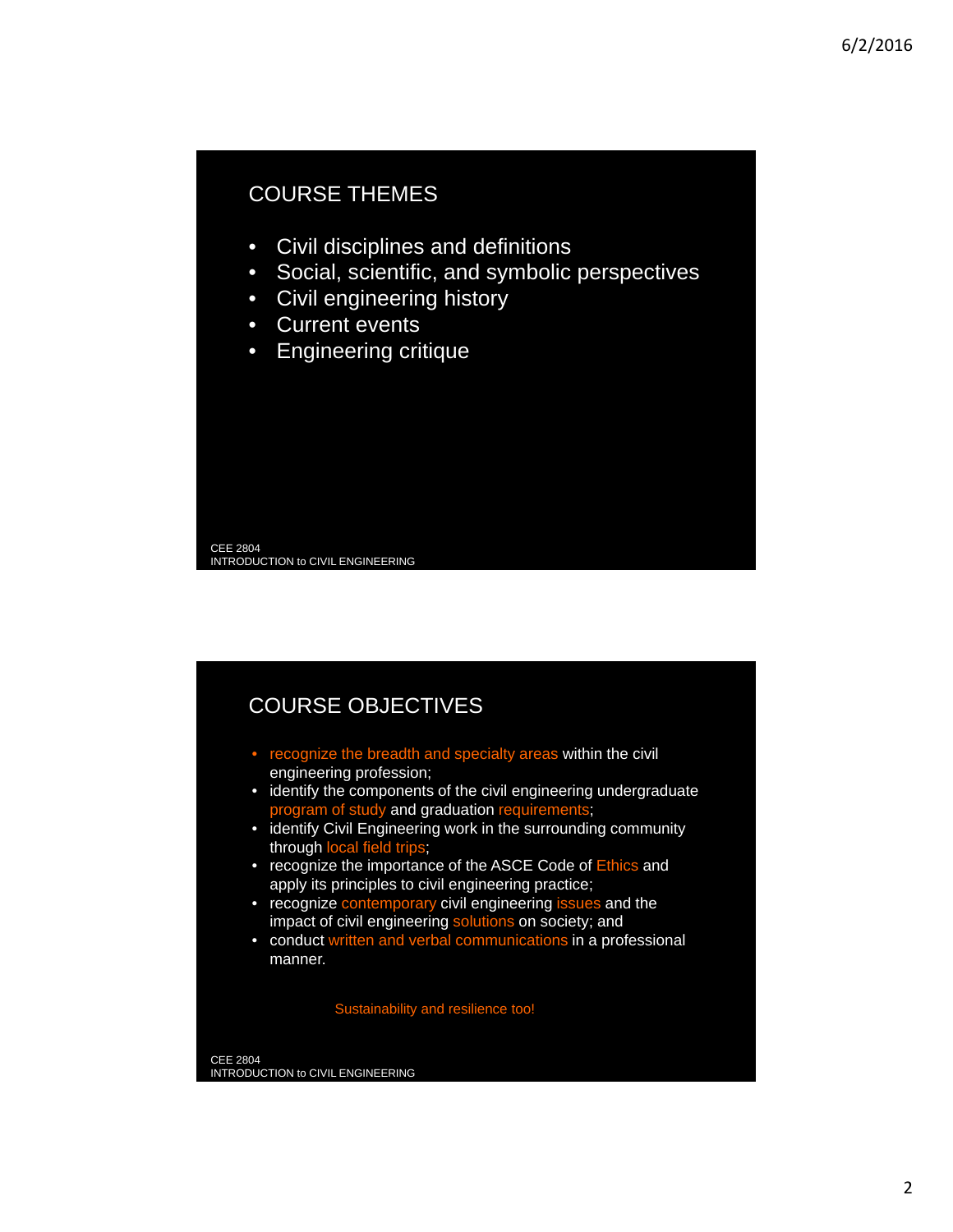

# COURSE GOALS

- Excite students about their profession
- Create an atmosphere where students can get to know a CEE faculty member
- Flexible faculty workload

There are plenty of opportunities for faculty to contribute to the themes and content of the course.

CEE 2804 INTRODUCTION to CIVIL ENGINEERING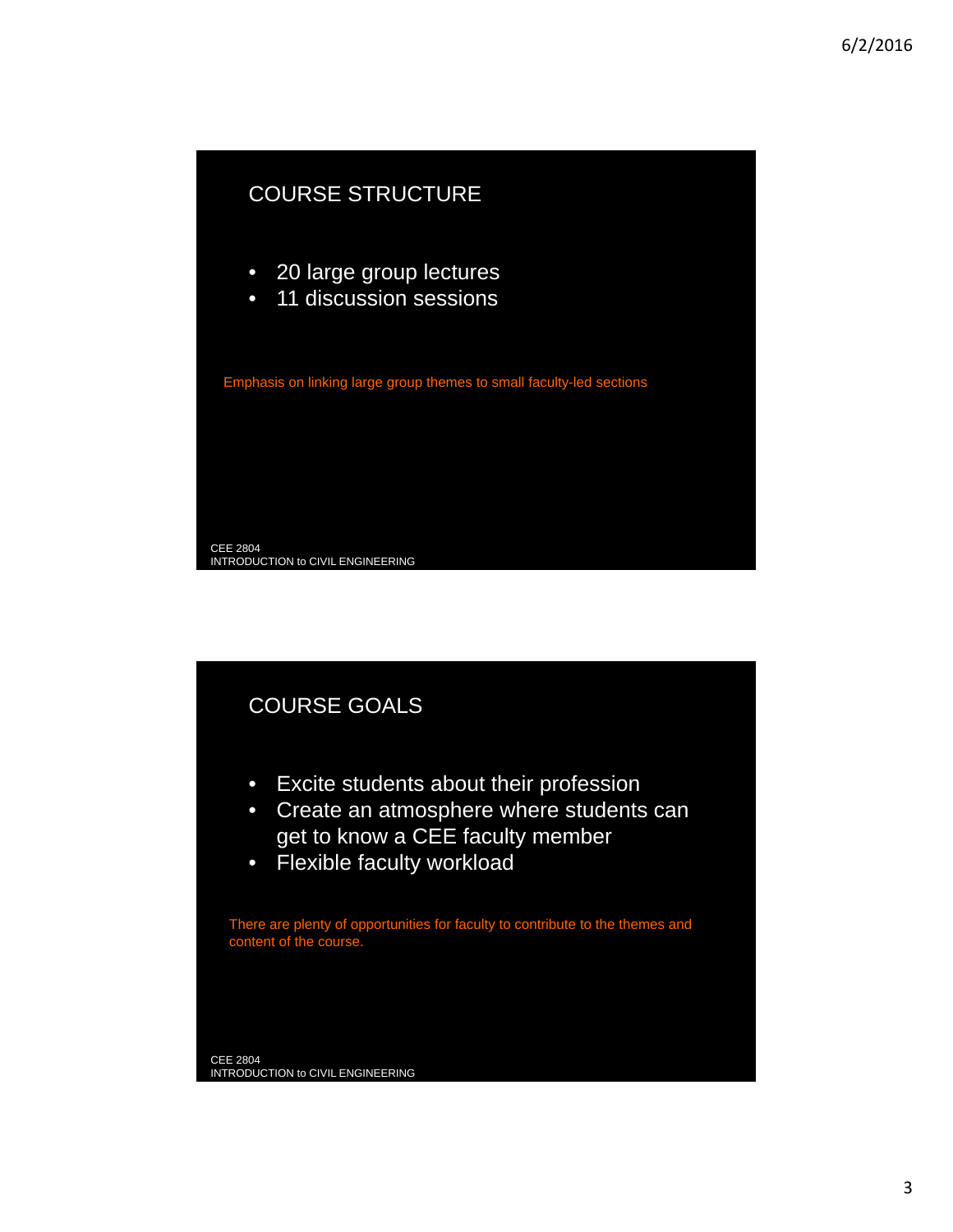| <b>LARGE GROUP LECTURES</b> |                       |                                                                            |                                                      |  |  |
|-----------------------------|-----------------------|----------------------------------------------------------------------------|------------------------------------------------------|--|--|
|                             | Large                 |                                                                            |                                                      |  |  |
| Lecture Group               |                       |                                                                            |                                                      |  |  |
| Date                        | <b>Lectures Topic</b> |                                                                            |                                                      |  |  |
| 25-Aug                      |                       | 1 Introduction to Civil Engineering                                        |                                                      |  |  |
| 27-Aug                      |                       | 2 Engineering critique with written and oral expression                    |                                                      |  |  |
| $1-Sep$                     |                       | 3 Structural engineering concepts and the Eiffel Tower                     |                                                      |  |  |
| 3-Sep                       |                       | 4 Maillart and the origins of reinforced concrete                          |                                                      |  |  |
| 8-Sep                       |                       | 5 CEE Advising                                                             |                                                      |  |  |
| $10-$ Sep                   |                       | 6 Welcome to Civil & Environmental Engineering at Virginia Tech            |                                                      |  |  |
| 15-Sep                      |                       | 7 Terzaghi, settlement, and the Washington Monument                        |                                                      |  |  |
| 17-Sep                      |                       | 8 Sustainability case study                                                |                                                      |  |  |
| 22-Sep                      |                       | 9 Environmental engineering                                                |                                                      |  |  |
| 24-Sep                      |                       | 10 Environmental engineering case study                                    |                                                      |  |  |
| 29-Sep                      |                       | 11 Transportation engineering                                              | The goal is to touch on all of the CEE               |  |  |
| $1-Ort$                     |                       | 12 Transportation engineering case study                                   | subdisciplines in interesting ways. Lectures,        |  |  |
| 6-Oct                       |                       | 13 Engineering ethics and the Johnstown flood                              | case studies, quest speakers, live<br>demonstrations |  |  |
| 8-Oct                       |                       | 14 Stormwater management case study                                        |                                                      |  |  |
| $13-Ort$                    |                       | 15 International programs                                                  |                                                      |  |  |
| $15-Ort$                    |                       | 16 CEE advising                                                            |                                                      |  |  |
| $20-Ort$                    |                       | 17 Engineering critique - final project preparation                        |                                                      |  |  |
| $22-Ort$                    |                       | 18 Guest lecture - engineers and society                                   |                                                      |  |  |
| $27-Ort$                    |                       | 19 Digital library resources, special collections, and research techniques |                                                      |  |  |
| $29-Oct$                    |                       | 20 Land development - guest lecture                                        |                                                      |  |  |

|           | <b>LARGE GROUP LECTURES</b>                                                | <b>Technical lectures</b> |
|-----------|----------------------------------------------------------------------------|---------------------------|
|           | Large                                                                      |                           |
| Lecture   | Group                                                                      |                           |
| Date      | <b>Lectures Topic</b>                                                      |                           |
| 25-Aug    | 1 Introduction to Civil Engineering                                        |                           |
| 27-Aug    | 2 Engineering critique with written and oral expression                    |                           |
| $1-Sep$   | 3 Structural engineering concepts and the Eiffel Tower                     |                           |
| 3-Sep     | 4 Maillart and the origins of reinforced concrete                          |                           |
| 8-Sep     | 5 CEE Advising                                                             |                           |
| $10-$ Sep | 6 Welcome to Civil & Environmental Engineering at Virginia Tech            |                           |
| 15-Sep    | 7 Terzaghi, settlement, and the Washington Monument                        |                           |
| 17-Sep    | 8 Sustainability case study                                                |                           |
| 22-Sep    | 9 Environmental engineering                                                |                           |
| 24-Sep    | 10 Environmental engineering case study                                    |                           |
| 29-Sep    | 11 Transportation engineering                                              |                           |
| $1-Ort$   | 12 Transportation engineering case study                                   |                           |
| $6-0ct$   | 13 Engineering ethics and the Johnstown flood                              |                           |
| 8-Oct     | 14 Stormwater management case study                                        |                           |
| $13-Ort$  | 15 International programs                                                  |                           |
| $15-Ort$  | 16 CEE advising                                                            |                           |
| $20-Ort$  | 17 Engineering critique - final project preparation                        |                           |
| $22-Ort$  | 18 Guest lecture - engineers and society                                   |                           |
| $27-Ort$  | 19 Digital library resources, special collections, and research techniques |                           |
| $29-Oct$  | 20 Land development - guest lecture                                        |                           |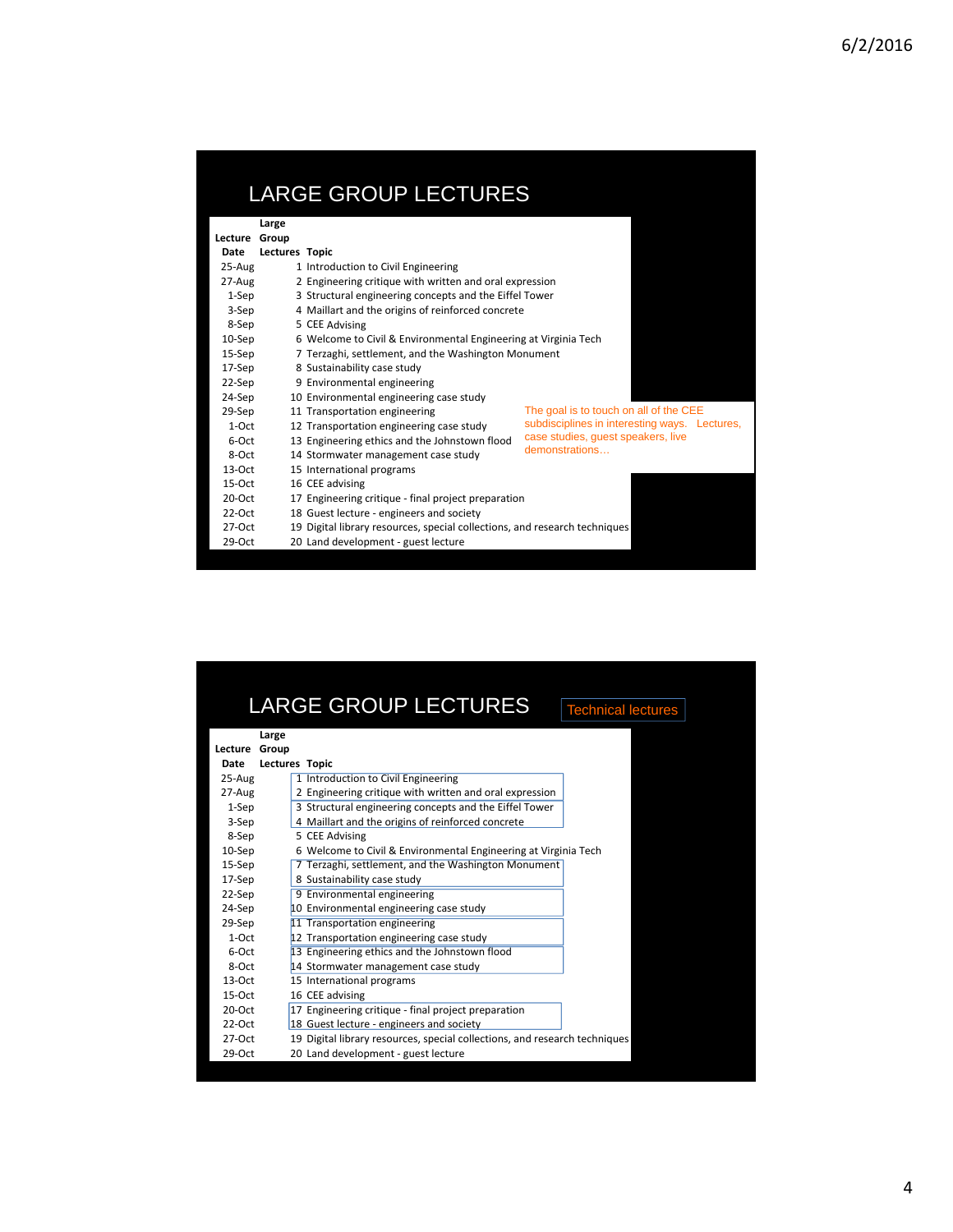|          | <b>LARGE GROUP LECTURES</b>                                                | Advising and CEE pep rally |
|----------|----------------------------------------------------------------------------|----------------------------|
|          | Large                                                                      |                            |
| Lecture  | Group                                                                      |                            |
| Date     | <b>Lectures Topic</b>                                                      |                            |
| 25-Aug   | 1 Introduction to Civil Engineering                                        |                            |
| 27-Aug   | 2 Engineering critique with written and oral expression                    |                            |
| $1-$ Sep | 3 Structural engineering concepts and the Eiffel Tower                     |                            |
| 3-Sep    | 4 Maillart and the origins of reinforced concrete                          |                            |
| 8-Sep    | 5 CEE Advising                                                             |                            |
| 10-Sep   | 6 Welcome to Civil & Environmental Engineering at Virginia Tech            |                            |
| 15-Sep   | 7 Terzaghi, settlement, and the Washington Monument                        |                            |
| 17-Sep   | 8 Sustainability case study                                                |                            |
| 22-Sep   | 9 Environmental engineering                                                |                            |
| 24-Sep   | 10 Environmental engineering case study                                    |                            |
| 29-Sep   | 11 Transportation engineering                                              |                            |
| $1-Ort$  | 12 Transportation engineering case study                                   |                            |
| 6-Oct    | 13 Engineering ethics and the Johnstown flood                              |                            |
| $8-Ort$  | 14 Stormwater management case study                                        |                            |
| $13-Ort$ | 15 International programs                                                  |                            |
| $15-Ort$ | 16 CEE advising                                                            |                            |
| $20-Ort$ | 17 Engineering critique - final project preparation                        |                            |
| $22-Ort$ | 18 Guest lecture - engineers and society                                   |                            |
| $27-Ort$ | 19 Digital library resources, special collections, and research techniques |                            |
| $29-Ort$ | 20 Land development - guest lecture                                        |                            |

| <b>LARGE GROUP LECTURES</b> |                       |                                                                            | in class demonstrations, recent<br>alumni, guest speakers |  |  |  |  |
|-----------------------------|-----------------------|----------------------------------------------------------------------------|-----------------------------------------------------------|--|--|--|--|
|                             | Large                 |                                                                            |                                                           |  |  |  |  |
|                             | Lecture Group         |                                                                            |                                                           |  |  |  |  |
| Date                        | <b>Lectures Topic</b> |                                                                            |                                                           |  |  |  |  |
| 25-Aug                      |                       | 1 Introduction to Civil Engineering                                        |                                                           |  |  |  |  |
| 27-Aug                      |                       | 2 Engineering critique with written and oral expression                    |                                                           |  |  |  |  |
| $1-Sep$                     |                       | 3 Structural engineering concepts and the Eiffel Tower                     |                                                           |  |  |  |  |
| 3-Sep                       |                       | 4 Maillart and the origins of reinforced concrete                          |                                                           |  |  |  |  |
| 8-Sep                       |                       | 5 CEE Advising                                                             |                                                           |  |  |  |  |
| 10-Sep                      |                       | 6 Welcome to Civil & Environmental Engineering at Virginia Tech            |                                                           |  |  |  |  |
| 15-Sep                      |                       | 7 Terzaghi, settlement, and the Washington Monument                        |                                                           |  |  |  |  |
| 17-Sep                      |                       | 8 Sustainability case study                                                | Need to work more on                                      |  |  |  |  |
| 22-Sep                      |                       | 9 Environmental engineering                                                | emphasizing interdisciplinary                             |  |  |  |  |
| 24-Sep                      |                       | 10 Environmental engineering case study                                    | links and collaboration.                                  |  |  |  |  |
| 29-Sep                      |                       | 11 Transportation engineering                                              |                                                           |  |  |  |  |
| $1-Ort$                     |                       | 12 Transportation engineering case study                                   |                                                           |  |  |  |  |
| $6-0ct$                     |                       | 13 Engineering ethics and the Johnstown flood                              |                                                           |  |  |  |  |
| 8-Oct                       |                       | 14 Stormwater management case study                                        |                                                           |  |  |  |  |
| $13-Ort$                    |                       | 15 International programs                                                  |                                                           |  |  |  |  |
| $15-Ort$                    |                       | 16 CEE advising                                                            |                                                           |  |  |  |  |
| $20-Ort$                    |                       | 17 Engineering critique - final project preparation                        |                                                           |  |  |  |  |
| $22-Ort$                    |                       | 18 Guest lecture - engineers and society                                   |                                                           |  |  |  |  |
| $27-Ort$                    |                       | 19 Digital library resources, special collections, and research techniques |                                                           |  |  |  |  |
| $29-Ort$                    |                       | 20 Land development - guest lecture                                        |                                                           |  |  |  |  |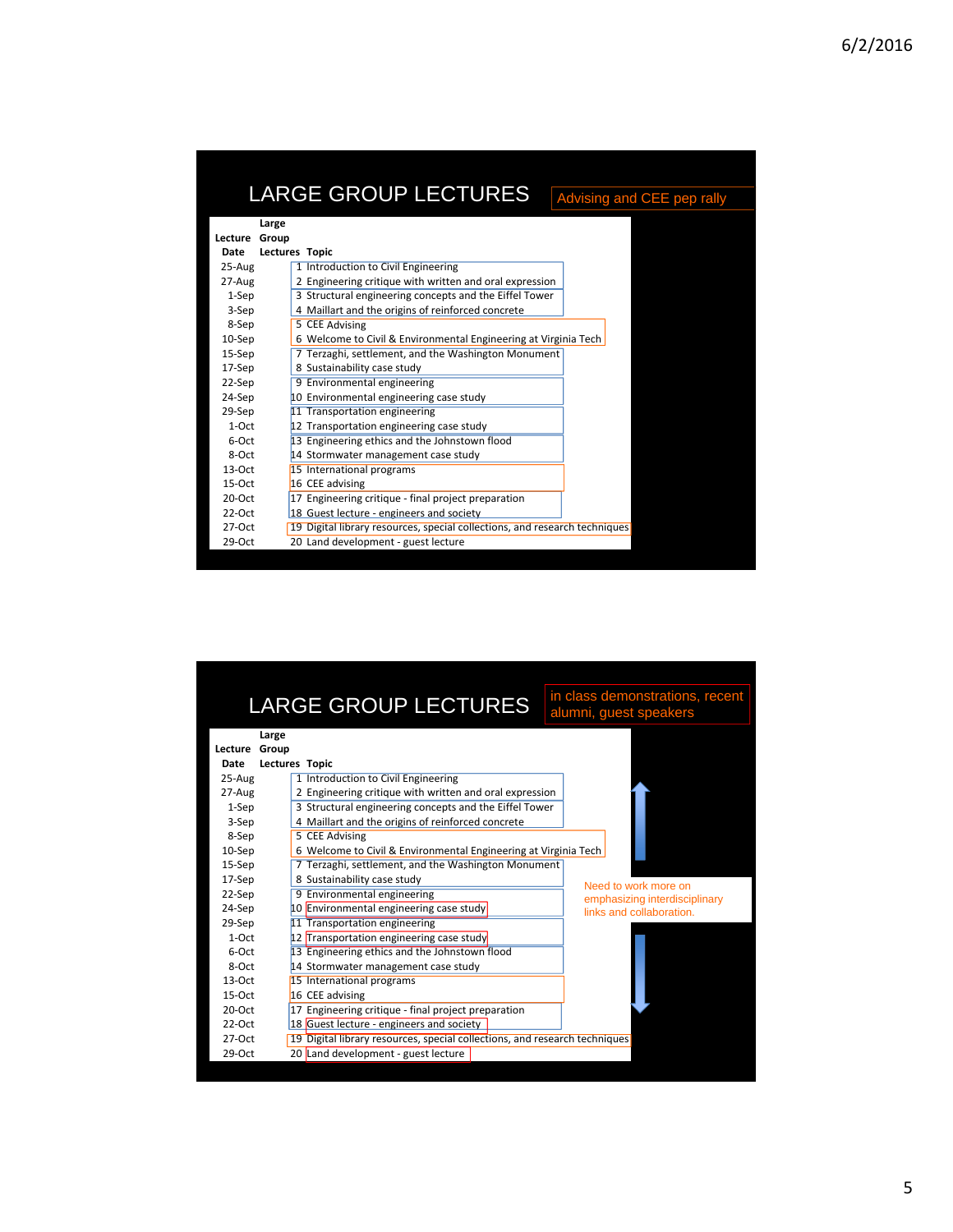

Stormwater management and water resources engineering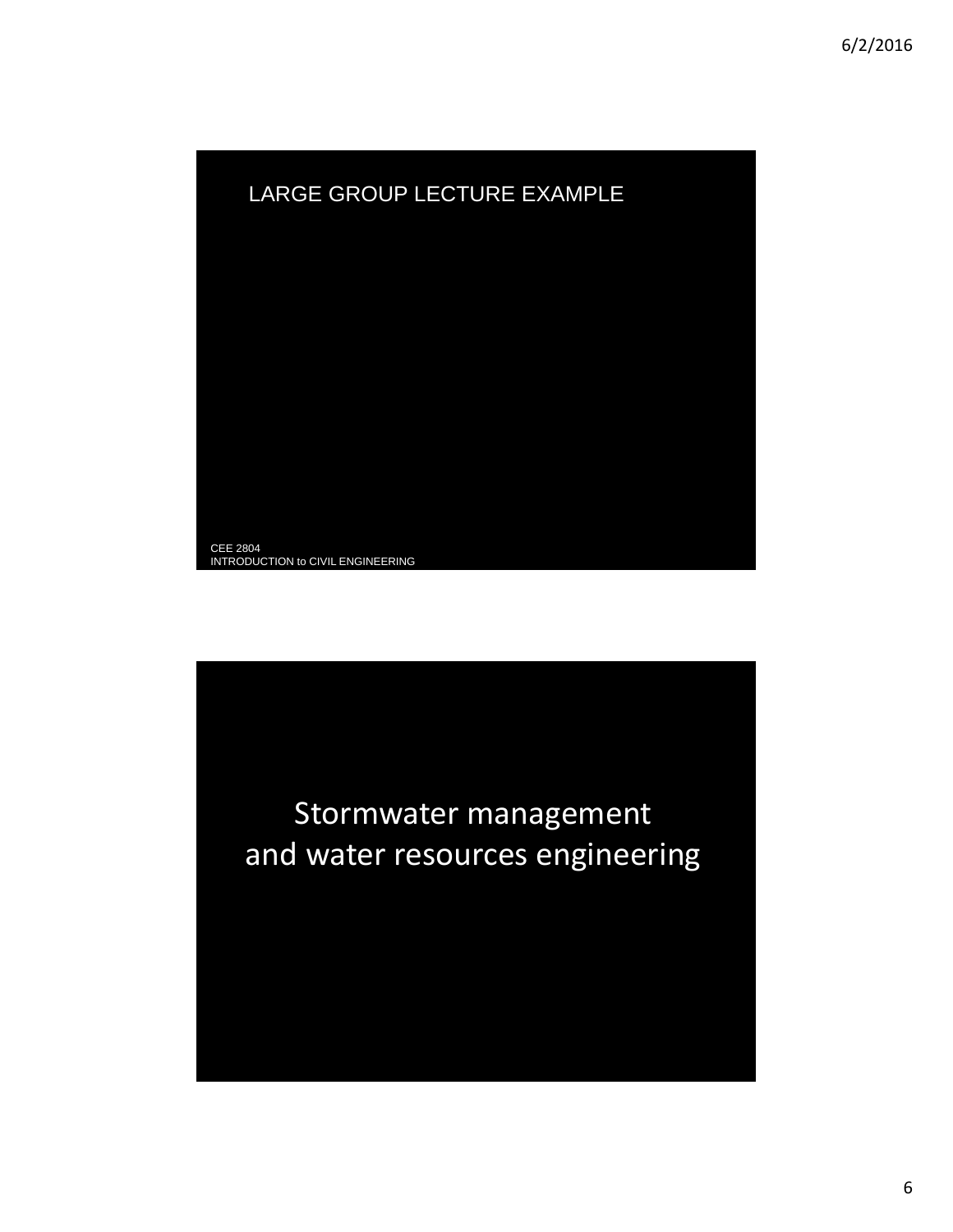

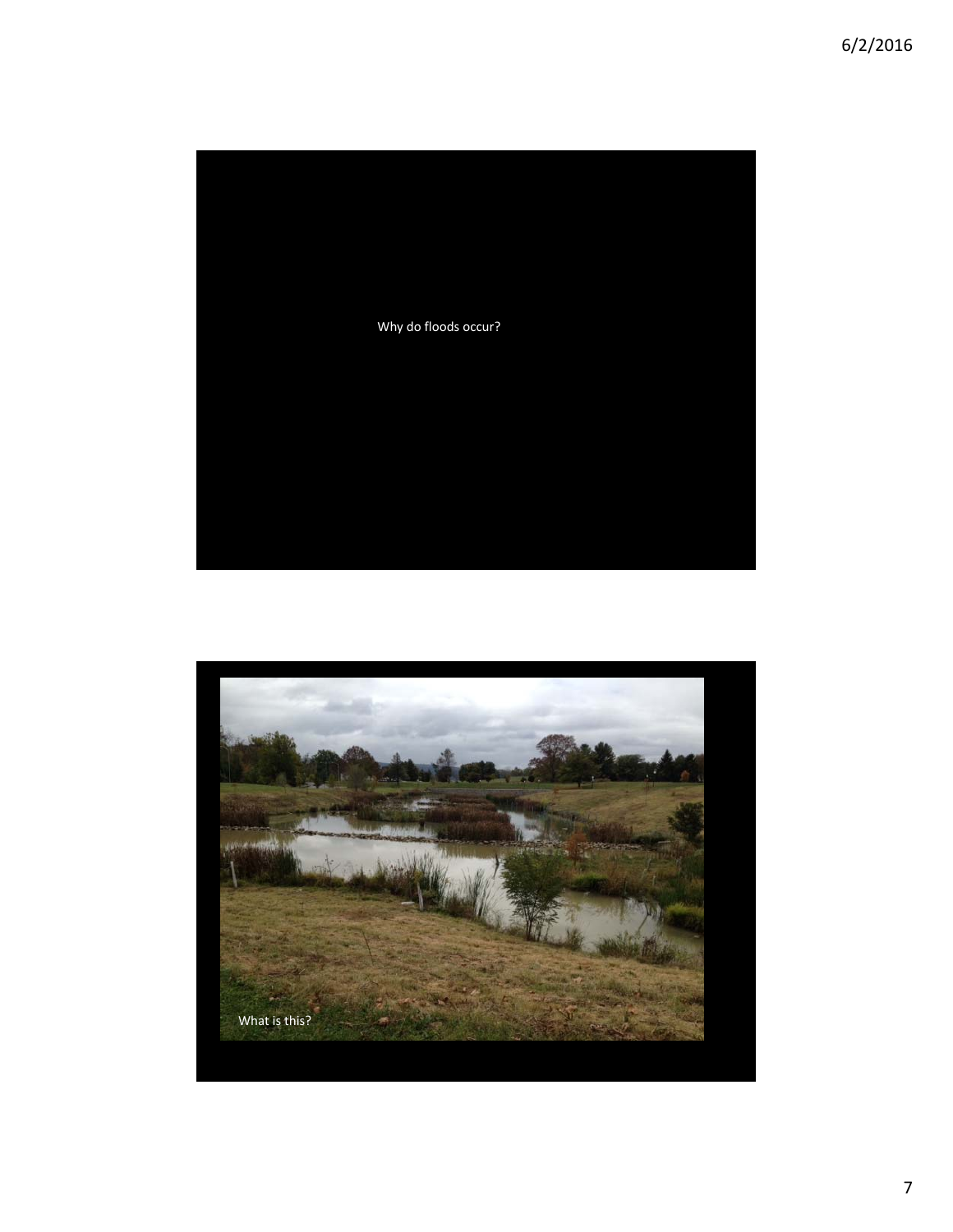

"When the storm struck western Pennsylvania it was the worst downpour that had ever been recorded for that section of the country. The Signal Service called it the most excessive rainfall of the century for so large an area and estimated that from 6 to 8 inches of rain fell in 24 hours over nearly the entire central section."

M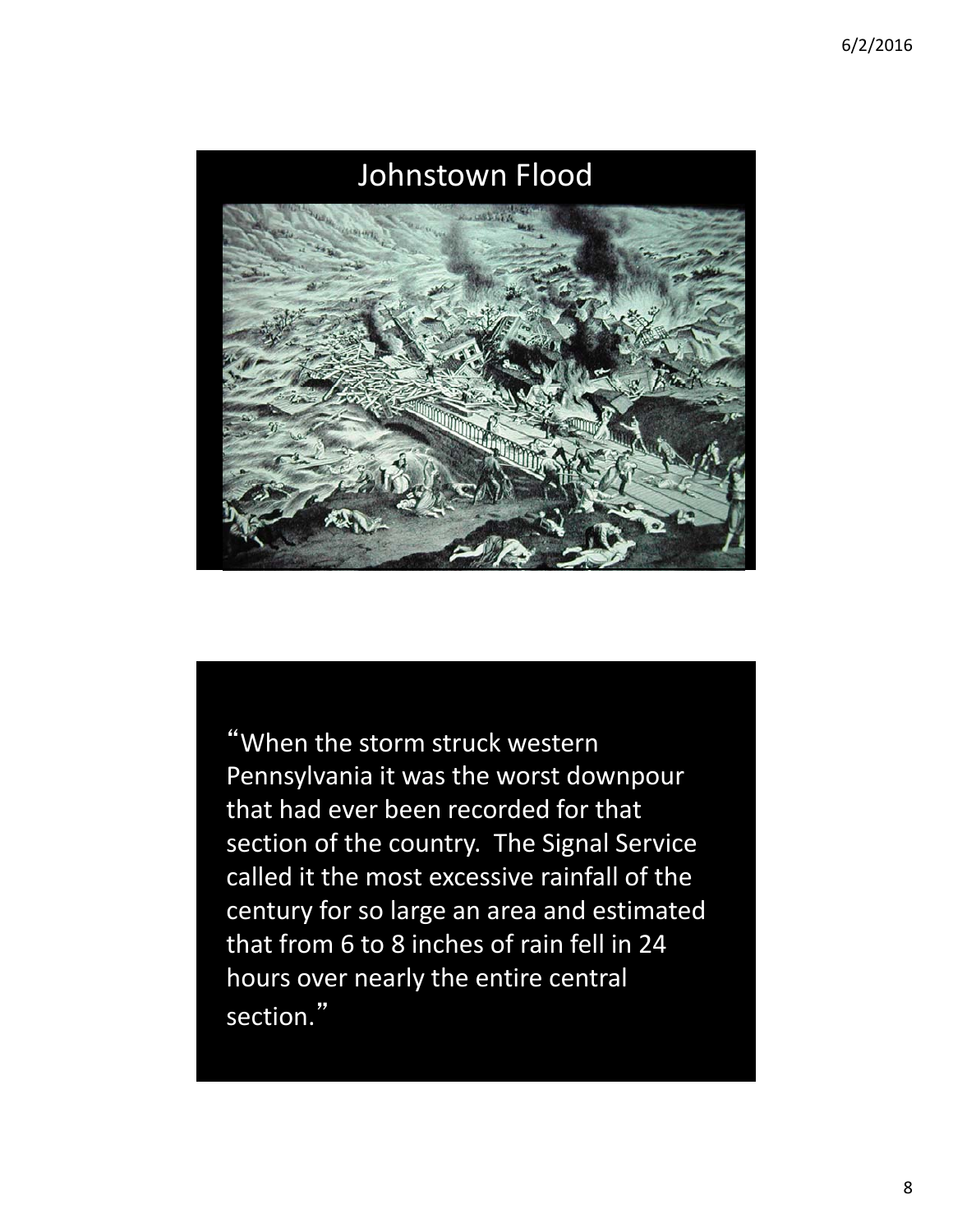

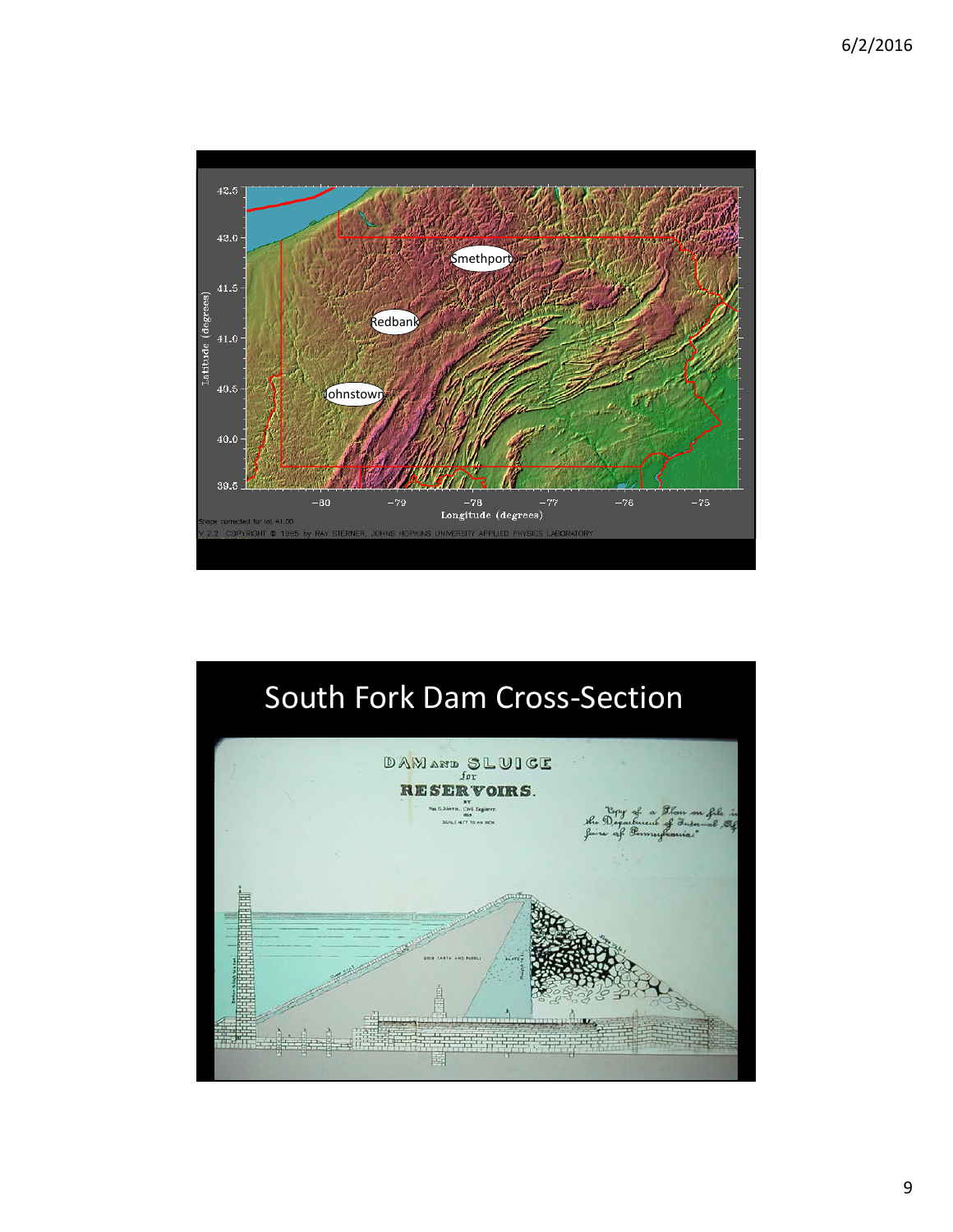

 $Q = A * V$ Q = Discharge (cubic feet per second) A = Cross‐sectional flow area (square feet) V = Mean flow velocity (feet per second)

> $A = W * D$ W = Width (feet) D = Average depth (A/W)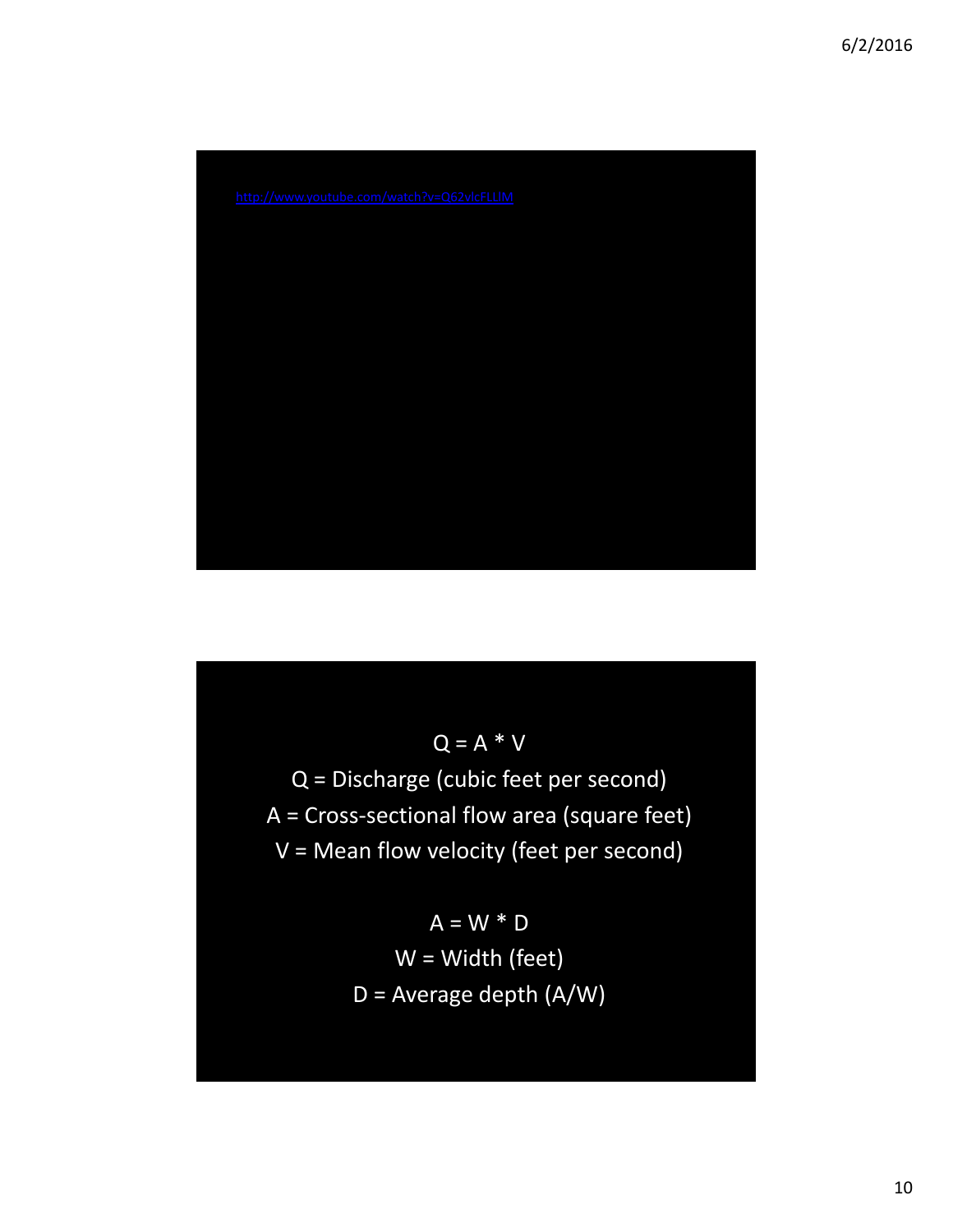

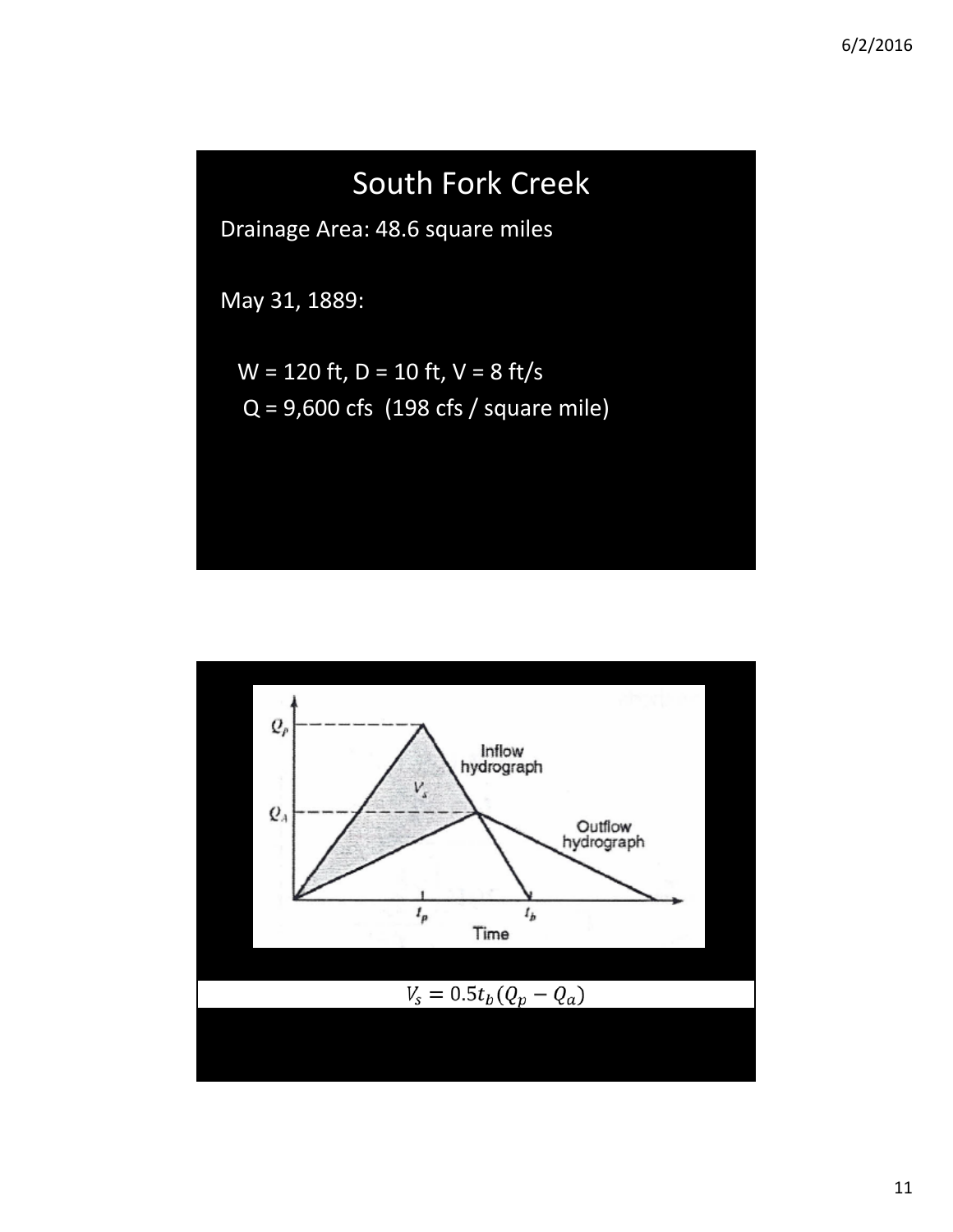### DISCUSSION SESSIONS

- faculty intro
- 2 field trips
- 2 presentations (over 4 class periods)
- 2 peer reviews & discussion
- 1 open session
- final project workshop (help students with thesis statements)

CEE 2804 INTRODUCTION to CIVIL ENGINEERING

## FIELD TRIPS

Smart Road Drinking Water Treatment Plant Bridges on Rt 114 over the New River Campus buildings under construction **CAVE** Blacksburg Town Engineer's Office CEE Research Labs (Structures & Materials; Geotech; Water Res) Anderson & Associates Office Draper Aden's Office VT Airport & Tower Simulator ICTAS II – Green Building College Avenue Promenade Covered Bridges – Mountain Lake

CEE 2804 INTRODUCTION to CIVIL ENGINEERING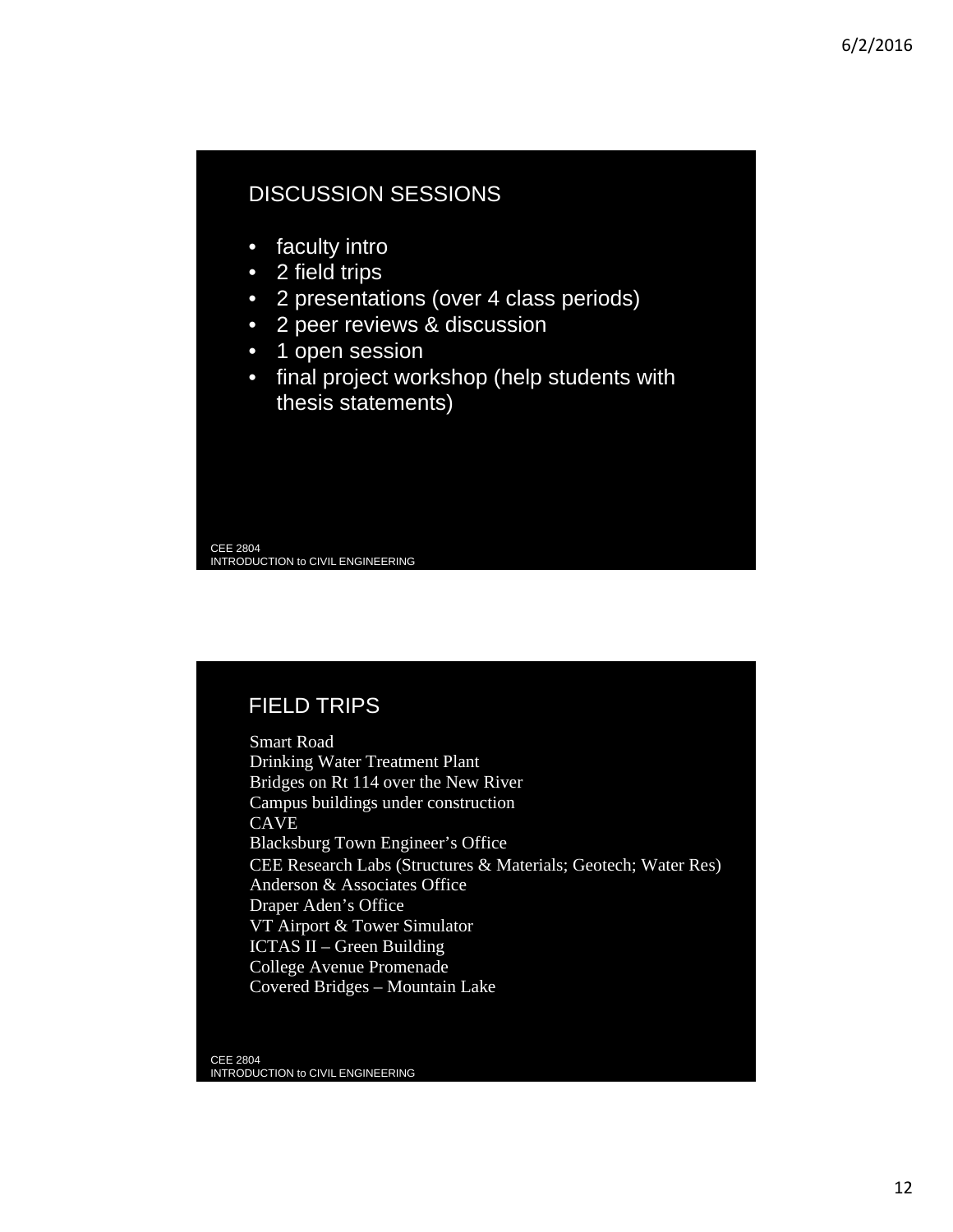## ASSIGNMENT EXAMPLE – Structural…

**Historical Significance** 

More 1889 International Exhibition of Paris, France planned to showcase its<br>prop engineering and technological heetage. It commissioned a design<br>competition for a "grand matterpiece" that would serve as the central landmar

### al and Structural Influences

The Eiffel Tower stretches approximately 1000 feet from foundation to<br>na, with Sur curved former feets eering as the backbone of a virtuosing linear<br>curved geometry of the main supporting legs is mathematically defined to<br>



INTRODUCTION to CIVIL ENGINEERING

Homework 1<br>CEE 2804 - Introduction to Civil Engineering<br>Fall 2013

The Eiffel Tower structural study assignment

In this assignment, you have the following tasks:<br>  $1$ . Calculate the force in the legs of the Eiffel tower due to wind (a) at the intermediate platform,<br>  $\phi$  is the intermediate platform,  $\phi$ <br>the first platform, and (b

2. Calculate the force in the legs of the Eiffel tower due to gravity (dead lead) (a) at the intermediate platform, <br>(b) the second platform, <br>(b) the second platform, <br>(c) the first platform post must interpolate from th

3. Eiffel Alternate Design<br> $\,$  calculate what the force would be in the legs due to wind at the base if the tower legs did not spread out, but, instead, remained a coust<br>ant 123 feet apart.

Finally, you should provide commentary on your results. Specifically  $\bf 4$  . Comment  $\bf 1$ <br> $\rm$  comment on the relative magnitude of the force in the legs at the base due to the wind and gravity loads, and

### 5. Comment 2

. Comment 2<br>comment co the comparison of the forces in the legs at the base due to wind when the tower legs<br>ither spread or do not.

In order to accomplish the tasks set out in this assignment, you should read carefully the attached decreption of the columbiated by the right lower. At the end of this left of the present home and the final state and the

Optional supplementary information:<br>A much more detailed version of the Eiffel tower structural study is available on Scholar. Read<br>this if you would like a deeper understanding of the scientific function of the tower. Notes and help: Assume no wind pressure above top platform, use 906ft as the height; assume 2D, therefore only two legs, interpolate from Fig 3 to get dead load at first platform.

# ASSIGNMENT EXAMPLE – VT CEE Infrastructure

### **Homework 3**

CEE 2804 - Introduction to Civil Engineering Fall 2013

### Due date: upload to Scholar in pdf format by Wednesday, September 18 at noon.

VT CEE infrastructure

Select a civil engineering infrastructure site on campus that you have personally visited for this assignment. Collect basic facts and formulate some thoughts about the site you select. Provide

- the following in a nicely typed up document not more than 2 pages long: picture of the infrastructure you have selected (pond, park, road, stream, sidewalk,, building,...) ٠
- name, location and all other basic facts you can find
- $\Delta$ reasons why you selected it/like it .
- describe how its design was influenced by at least two civil engineering subdisciplines (pick those that you are really interested in! Geotechnical, environmental and water resources, transportation, land development, construction engineering and management, structures and materials)
- analysis/criticism related to the 3 S's
- $\blacksquare$ make sure to include other infrastructure examples you would compare yours against an informal reference list (e.g. web addresses, personal communication, magazine articles
- for your facts)

It is required that you use Pearson Writer to review your writing. Attach a summary to your HW that describes changes you made to your writing based on Pearson Writer's suggestions.

The homework will be graded on the clarity of presentation, the depth of your thoughts, the extent to which you provide some meaningful details and supporting facts about your selected infrastructure.

CEE 2804 **INTRODUCT**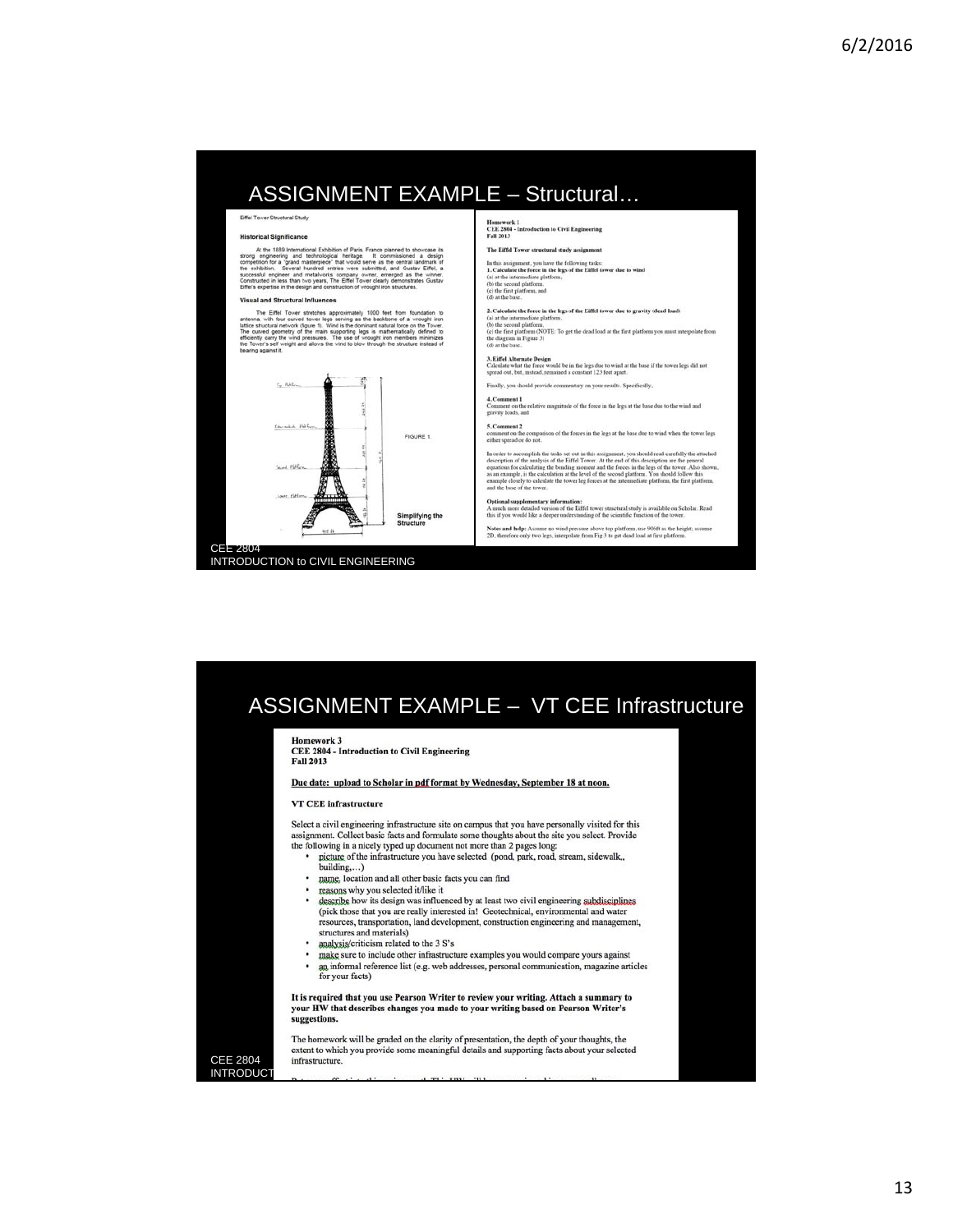# ASSIGNMENT EXAMPLE – Water resources



INTRODUCTION to CIVIL ENGINEERING

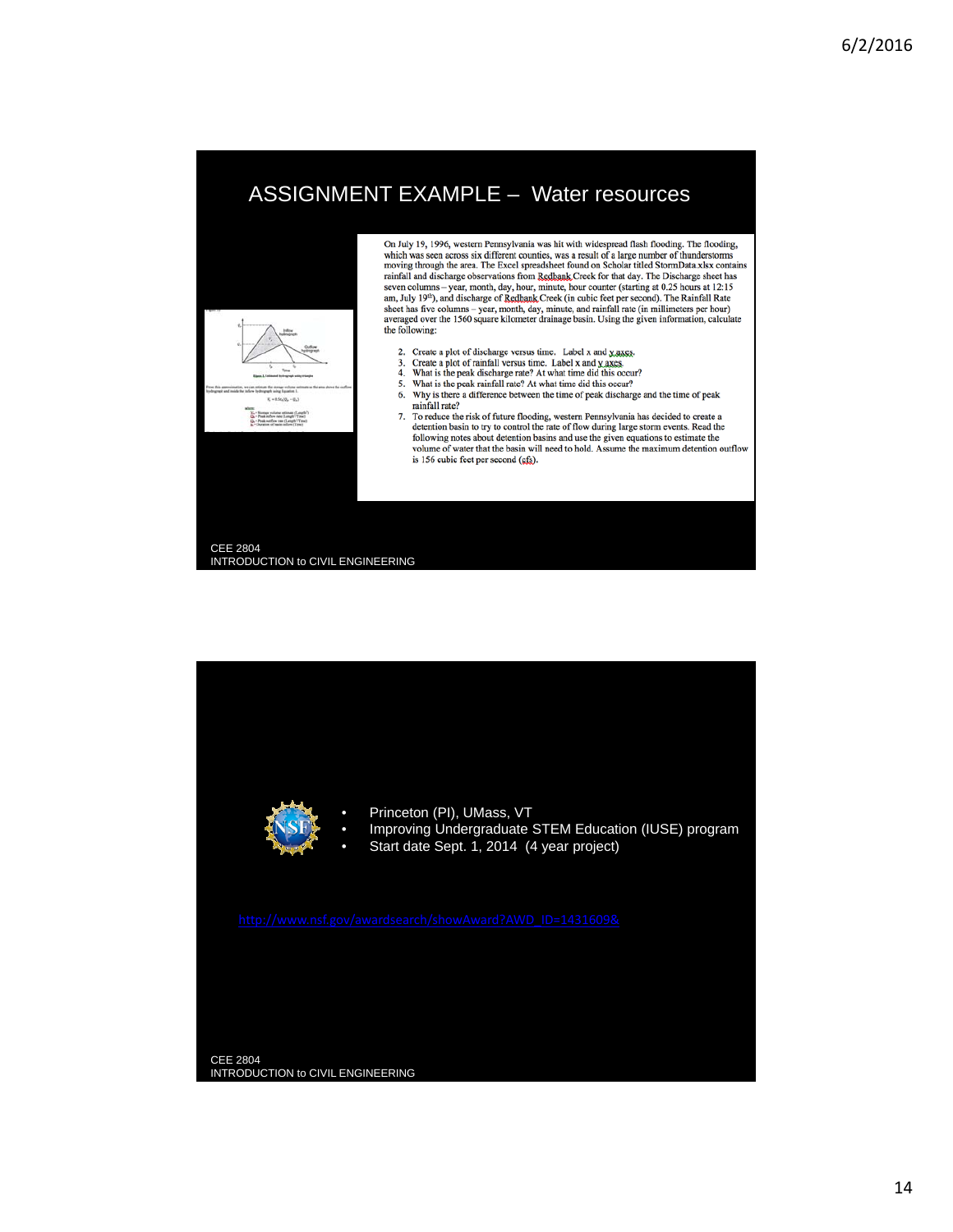

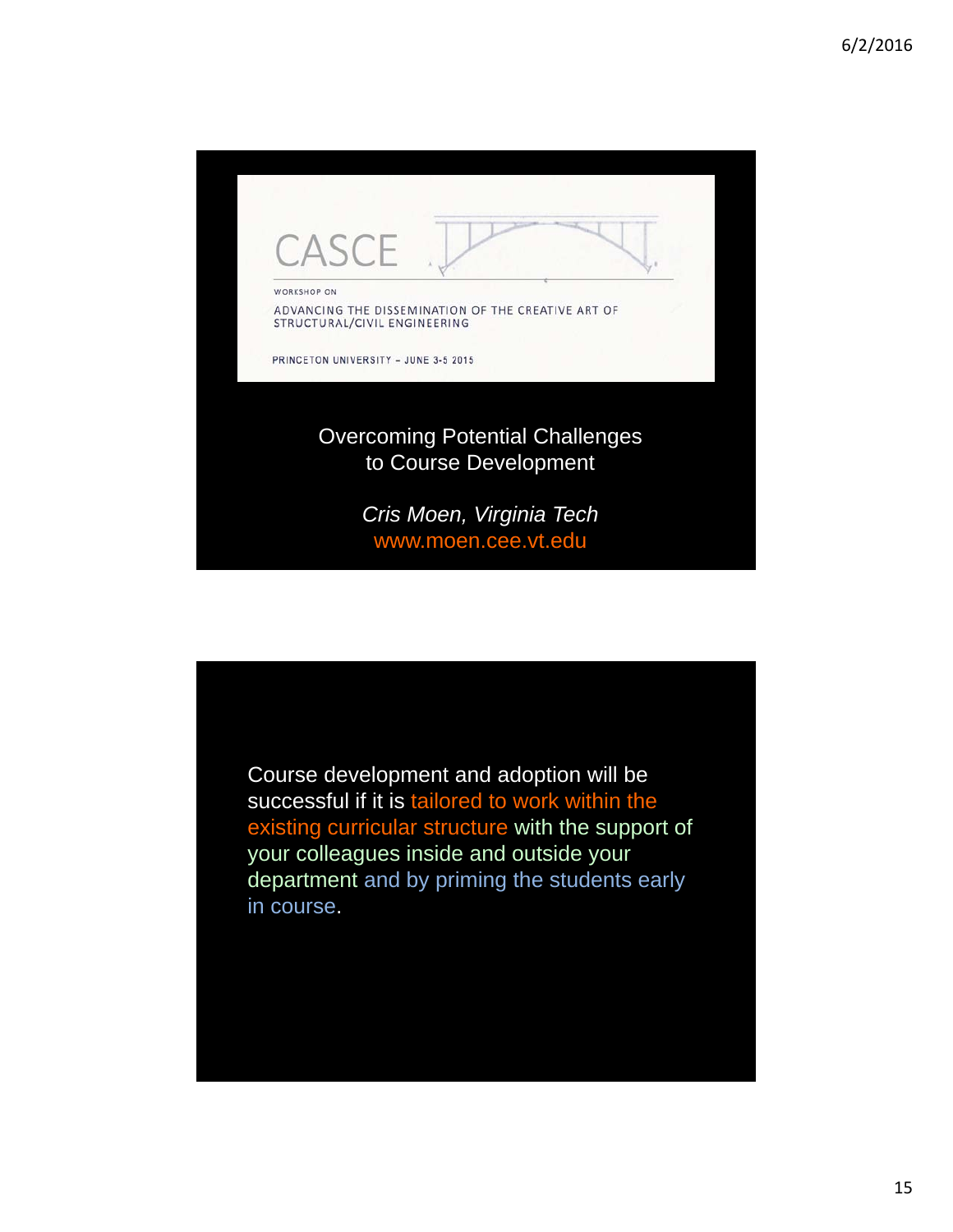## Working with the curriculum, not against it

It was easier to update an existing course than start a new course at Virginia Tech.

Approval was direct with the Dept. curriculum committee.

Support of Dept. chair (s) is essential.

# Faculty support

If you make the course easy to interact with, then your colleagues will be happy to participate.

This means small bites - invite them to give an class demonstration, ask them to provide a grad student to develop a HW assignment, …

Take some time to educate faculty about the overall ideas of the course - social, scientific, symbolic, critique, …